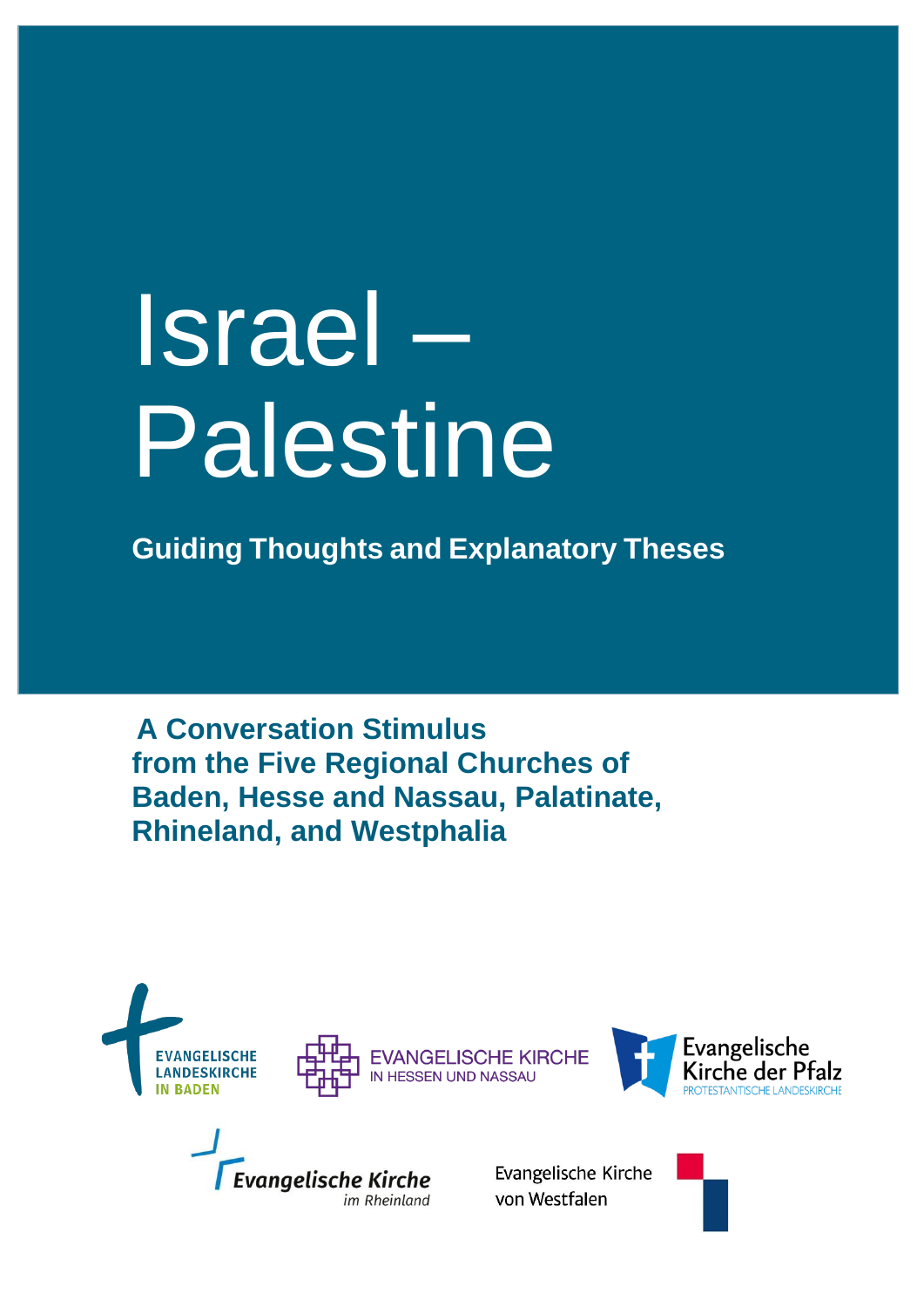## **FOREWORD**

#### Dear Reader,

You have before you a paper with guiding thoughts and theses on "Israel-Palestine". It is the result of an intensive consultation process between five regional churches "on the Rhine and the Ruhr" (Protestant Church in Baden, Protestant Church in Hesse and Nassau, Protestant Church of the Palatinate, Evangelical Church in the Rhineland, Evangelical Church of Westphalia).

The first drafts emerged in Baden in the spring of 2019. They were triggered by a polarizing debate about growing anti-Semitism in Germany and the situation in Israel-Palestine, but also by the question of how the German host churches can engage with this area of conflict at the 2022 WCC assembly in Karlsruhe in a way that enables good, constructive conversations (and decisions). The responsible departments in the five regional churches have revised the texts many times in order to find, "beyond entrenched attributions and positioning in both social and ecclesiastical spheres, a language that is as consensual as possible in the discourse on one of the most difficult areas of conflict: the relationship between Israel and Palestine and our relationship to both." In addition, initial informal reactions from Jewish-Israeli, Palestinians, ecumenical, peace ethics perspectives, as well as from the field of conflict research, were solicited and included in the editing process. Beyond the theses and their rationales, comments in the footnotes identify some of the sensitive points in the debate.

Now that the church leaderships or councils of the five participating churches have adopted these Theses, they have been made available for free discourse. We hope that they can be more than just another example of posturing in this conflict; perhaps they can offer instead a helpful framework and useful language to aid in further debates, both within the EKD and in international ecumenical relations, through which something of the reconciling and unifying spirit of which the motto of the coming world assembly speaks becomes perceptible.

We greet you warmly from "Rhine and Ruhr"

Co. Kolul

Prof. Dr. Jochen Cornelius-Bundschuh Landesbischof der Evangelischen Landeskirche in Baden

Dr. Dr. h. c. Volker Jung Kirchenpräsident der Evangelischen Kirche in Hessen und Nassau

tocothere tring

Dorothee Wüst Kirchenpräsidentin der Evangelischen Kirche der Pfalz (Protestantische Landeskirche)

1 linsen

Dr. Thorsten Latzel Präses der Evangelischen Kirche im Rheinland

Arriette Unschus

Dr. h. c. Annette Kurschus Präses der Evangelischen Kirche von Westfalen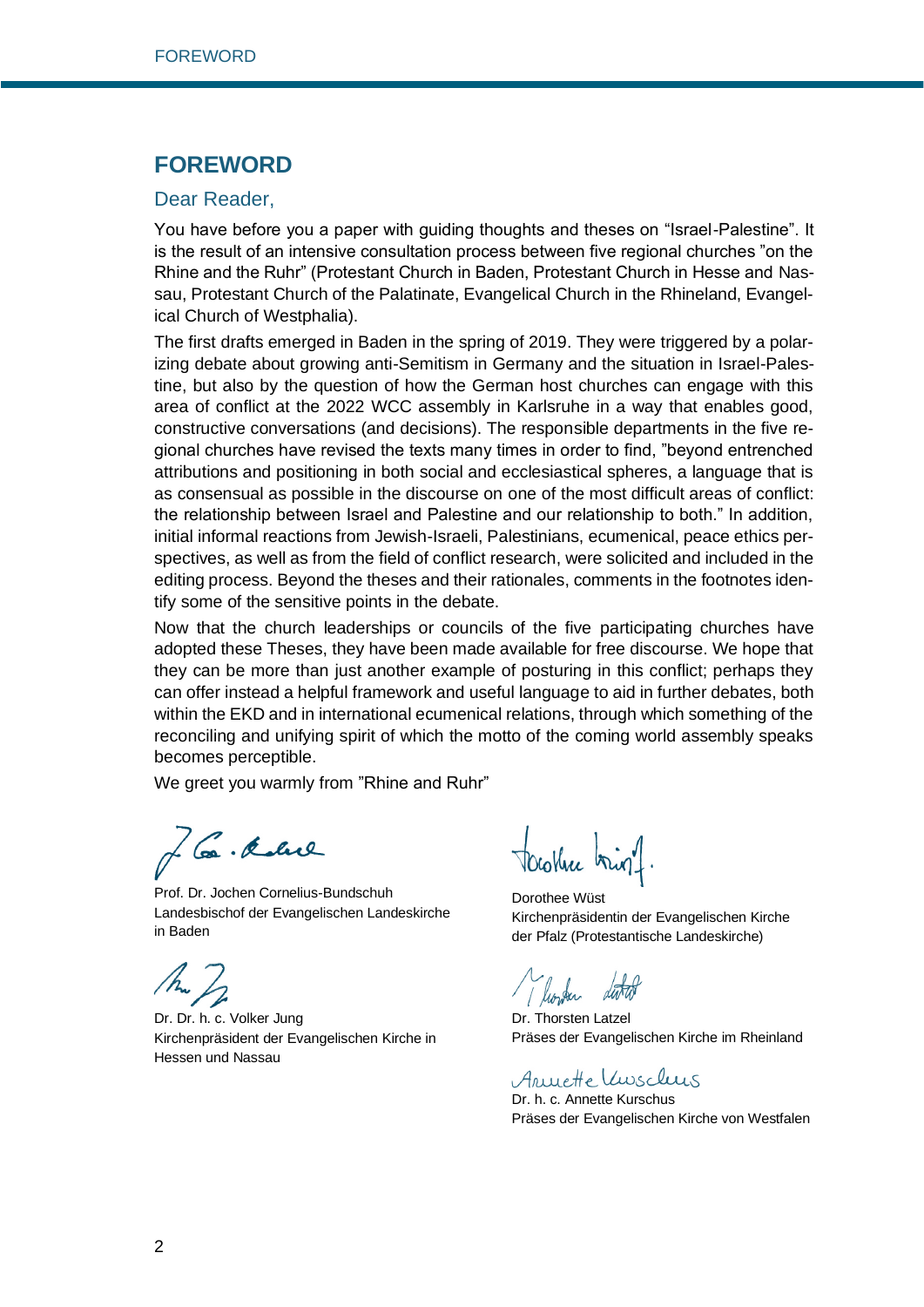# **Israel - Palestine: Guiding thoughts and explanatory theses**

## Preliminary Remark:

For us as a church, reflecting on the possibilities of a peaceful coexistence of Israel and Palestine from a theological-ecclesial perspective is both an enduring task and an innermost concern. Beyond entrenched attributions and positioning in both social and ecclesiastical spheres, we are looking for a language that is as consensual as possible in the discourse on one of the most difficult fields of conflict: the relationship between Israel and Palestine and our relationship to both. The memory of the Shoah motivates our commitment to overcoming anti-Semitism and theological anti-Judaism, as well as our advocacy for universal human rights.

In view of the WCC World Assembly in Karlsruhe in 2022, we can expect a renewed focus on the Israel-Palestine issue. The host churches would do well to formulate points of connection for the conversation with the churches of the ecumenical community on the basis of the convictions gained from long years of dialogue work.

A variety of motives suggest themselves:

- The conflict between Israelis and Palestinians has not lost its intensity in recent years. On the one hand, the Israeli settlement policy and checkpoints, the course of the separation wall and the daily burdens of the occupation limit the lives of Palestinians. On the other hand, many in Israel live in fear for the continued existence of their state in the midst of a hostile environment; they see their lives threatened by rocket fire and terrorist attacks. Dialogue and exchange have virtually come to a standstill; instead, the political fronts are hardening - even within Israeli society - as the conflicts between Arab and Jewish Israelis in the early summer of 2021 have shown.
- In Germany, the conflict in the Middle East is reflected in a polarization of the discussion. Defamations, attributions, and exclusions dominate the picture instead of listening to each other and exploring possible solutions and compromises through dialogue.
- "Apartheid", "ethnic cleansing", "racism", "colonialism", "genocide" easily become labels that replace differentiated analysis. Likewise, disqualifying legitimate criticism of government policies in Israel as anti-Semitic suggests conclusive judgments too quickly. There is an urgent need to clarify the language by means of an awareness of what is happening that is as differentiated as possible.
- The controversy surrounding the German Parliament Resolution of May 17, 2019, regarding the connection between the BDS movement and anti-Semitism further fuels the polarized debate.
- The Kairos Palestine document of December 2009, which was received with great attention and controversy in discussions at that time, calls for a revisiting of the issue after 10 years since its publication.
- The shadow of unrepressed and blatantly demonstrated hostility towards Jews in Germany and worldwide hangs over any concerned look at the Middle East. With utmost sensitivity, one must recognize times when old and new forms of burning anti-Semitism, on the one hand, intertwine with a critical view of the Israeli-Palestinian relationship, on the other hand. This is unacceptable.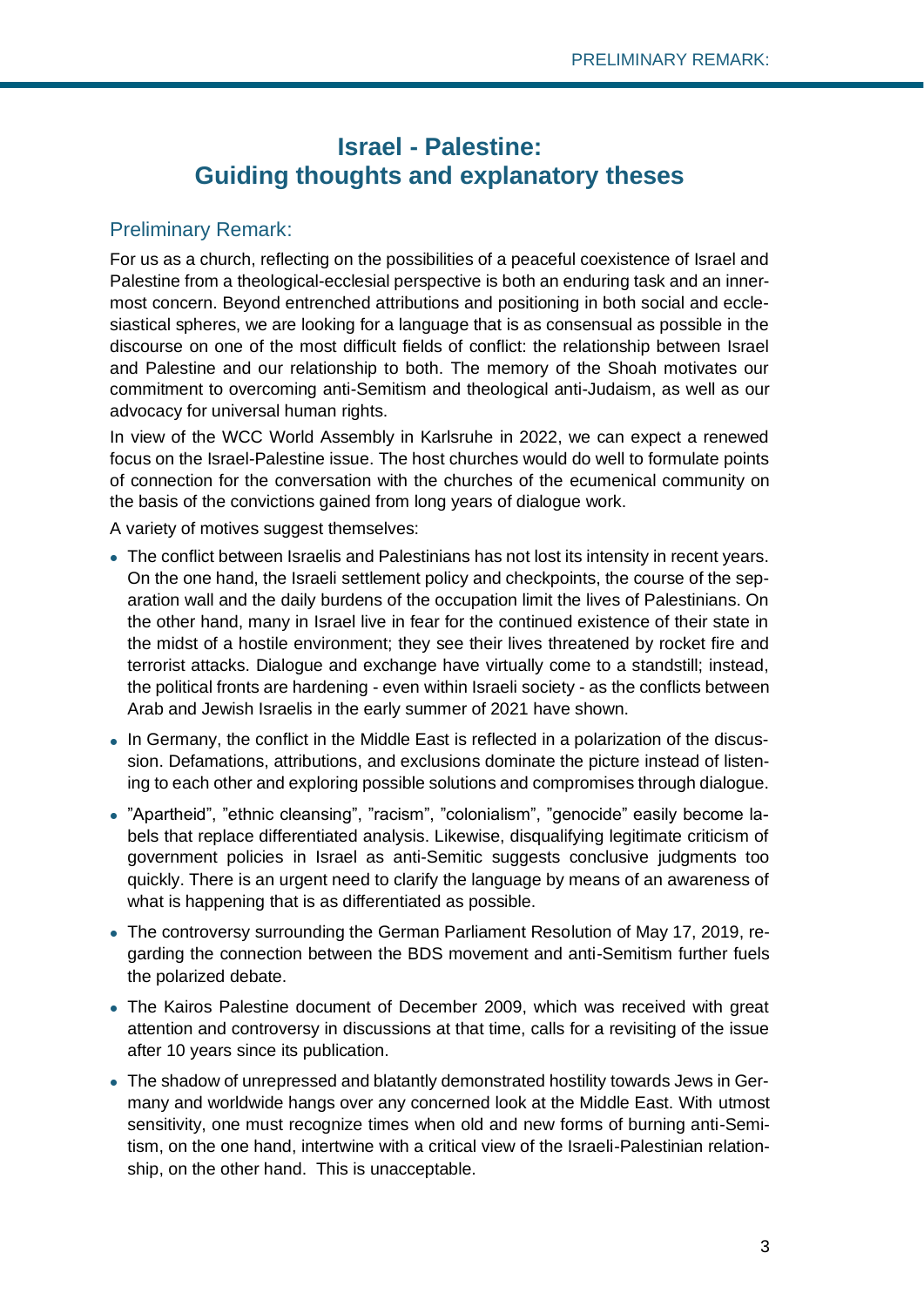This paper aims to provide impulses for further discourse. It is intended as a position paper, which was developed in departments of the five regional churches in Baden, Hesse-Nassau, the Palatinate, the Rhineland and Westphalia, and which was endorsed by the respective church leaderships as a basis for further discussions.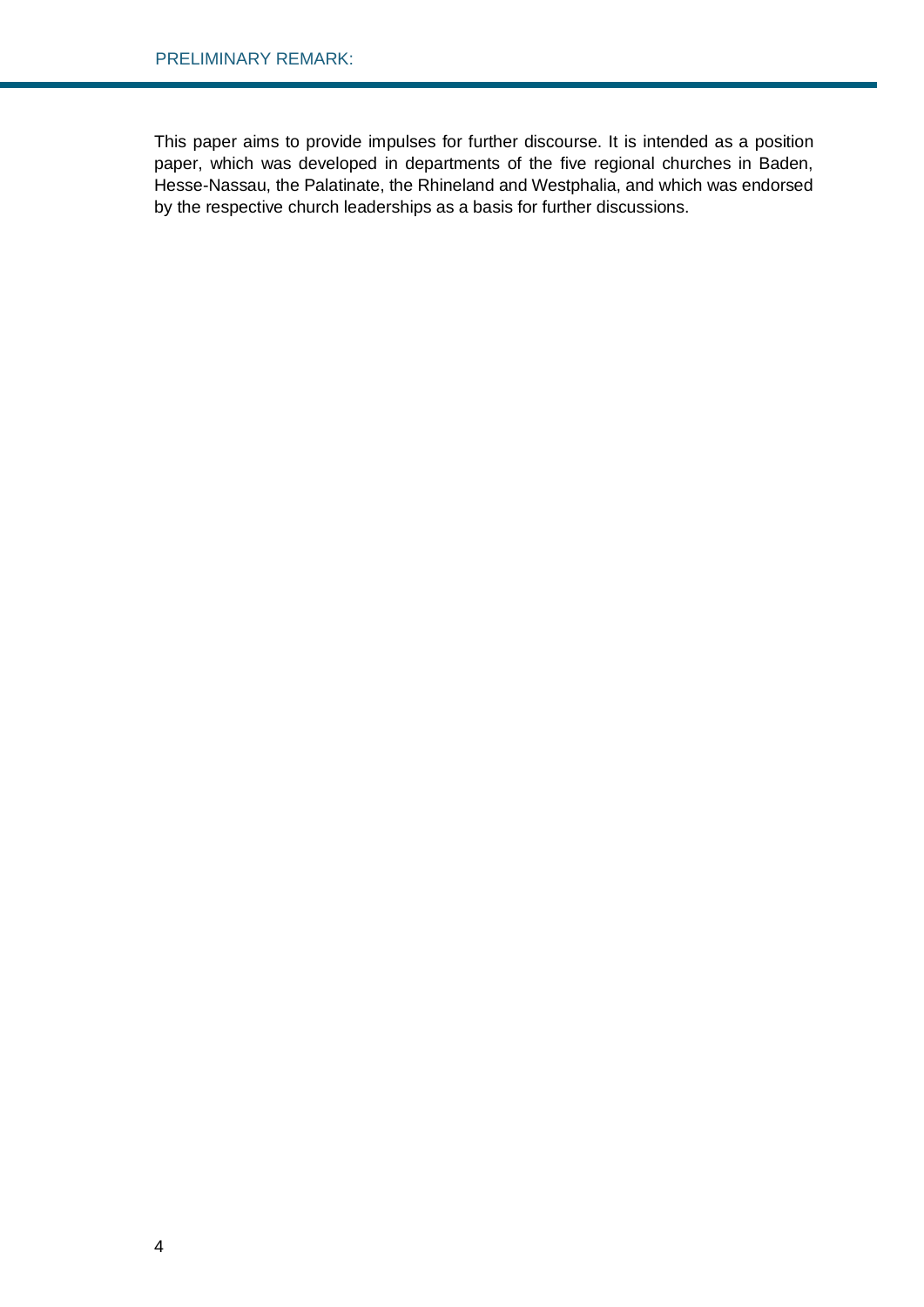## **GUIDING PRINCIPLE 1 - WHERE WE COME FROM**

From their origins, the churches remain in the history of the promises of God's first-chosen people Israel as well as in the ecumenical fellowship of all Christendom.

# **THESIS 1/1**

#### Connection with Judaism

The Church of Jesus Christ is inseparably connected with Judaism. Jesus himself was a Jew; the "early church" around Peter lived in a Jewish self-understanding and regarded Jesus as the Messiah promised in Judaism. Paul describes the relationship of the church to Judaism with the image of grafted branches on the trunk of the olive tree. In Jesus Christ, Christians are included in the history of God's promise to his people, which begins with Abraham and has its goal in the completion of the Kingdom of God.

# **THESIS 1/2**

## Interconnectedness of Worldwide Christianity

Christians are connected to the various Christian denominations worldwide as members of one body. From the one original church around the disciples of Jesus, various currents of Christianity have already been formed through the journeys of Paul, which in the course of the next centuries have manifested themselves in a multitude of different cultural expressions. Ecumenical Christianity in all its different members finds its unity in reference to the common ground in Jesus Christ. In our understanding, this implies the essential connection of the Church to Judaism.<sup>1</sup>

<sup>1</sup> The churches, in their diversity, listen to Jesus' plea for unity in John 17:20f: "Now I do not pray for them (i.e., the followers of Jesus) alone, but also for those who will believe in me through their word, that they may all be one." In the WCC study "The Church: Towards a Common Vision" (Faith and Order Commission No. 214, 2013), there is a fundamental formulation for the church's self-understanding: the churches declare that as a church they are "profoundly related" to Judaism: "There is a genuine newness in the covenant initiated by Christ and yet the Church remains, in God's design, profoundly related to the people of the first covenant, to whom God will always remain faithful (cf. Rom. 11:11-36)."(Chap. II, par. 17).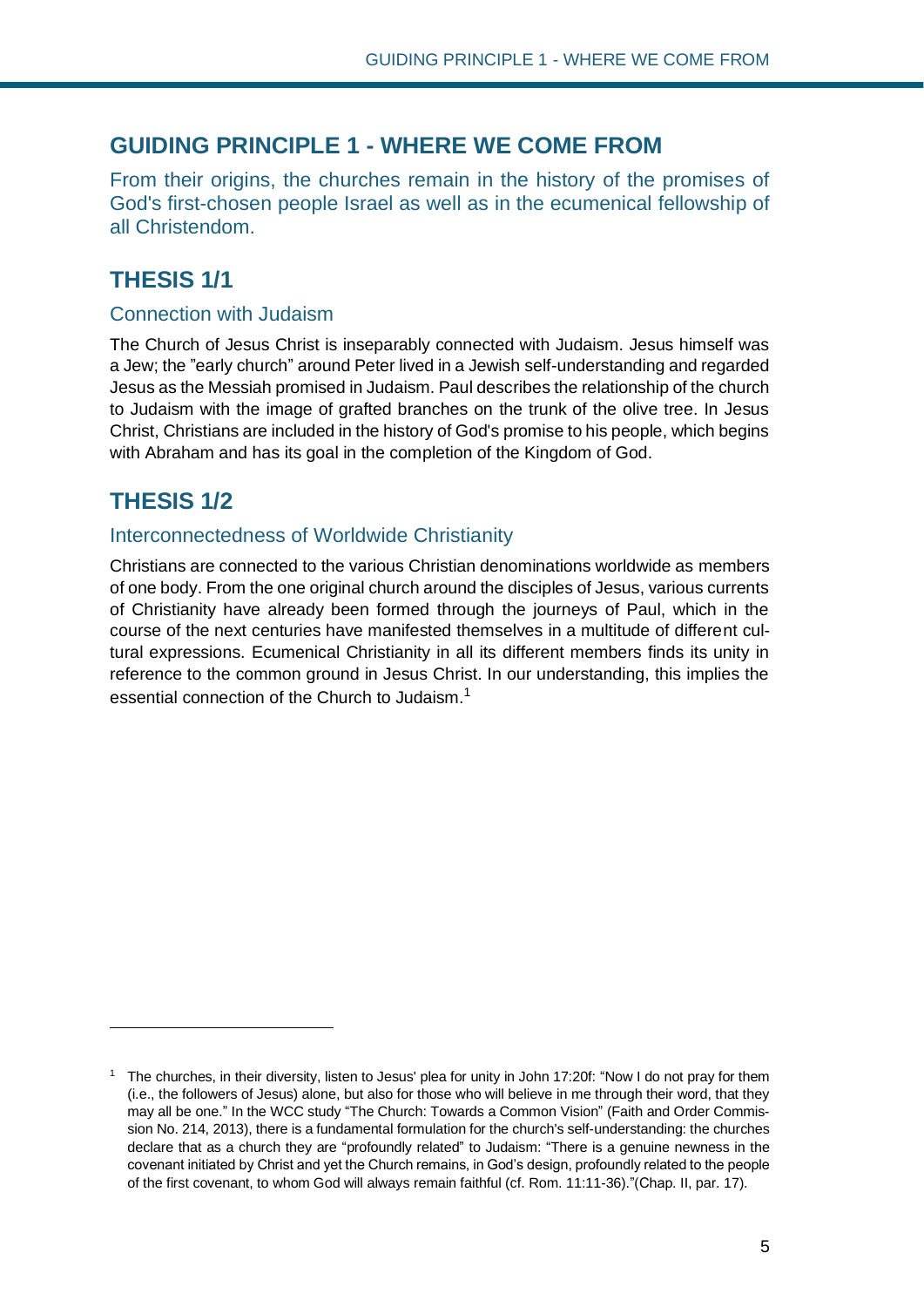## **GUIDING PRINCIPLE 2 - WHAT WE HOLD TO**

We recognize the inseparable relationship of the Jewish people to the land of promise with Jerusalem in its midst. For Christians, too, this land - and Jerusalem - is of special dignity as a place of divine self-disclosure and the motherland of the Christian faith. We also respect the deep connection of the Palestinian churches with the land of the Bible. **<sup>2</sup>**

# **THESIS 2/1**

#### Jewish Self-understanding

The Christian church recognizes Jewish self-understanding. According to this, there are four fundamental aspects in the term "Israel": Religion, people, land, and by extension, state. These four dimensions cannot be separated from each other, but they must also be carefully distinguished. "When Christians stand up for the right of the Jewish people to live in the land of the fathers, they respect that the connection between people and land is indispensable for Judaism. Insofar as the State of Israel has an essential safeguarding function for the land, Christians affirm this state. However, insofar as the State of Israel is a secular state in the community of nations, it is subject to the same criteria as all other states with regard to its borders and its policy towards non-Jewish parts of the population." (EKD-Studie "Christen und Juden II", 1991, page 57 – translation by the authors) We struggle to find a way between a complete profanation and a religious-fundamentalist exaltation of Israel's history. <sup>3</sup>

 $2\;$  In the discourse, one is reminded of the formulation of the regional church in the Palatinate (1995), which stands paradigmatically for many others in the Protestant Church in Germany: "Through its Lord Jesus Christ, it (i.e., the regional church) knows itself to be taken into the history of God's promise with his chosen people Israel - for the salvation of all people. ..." (translation by the authors) This sentence is brought into the discourse in its differentiation also in view of the core of the dispute, the dispute about the land between the Mediterranean and the Jordan. In other words, any insistence on a particular claim to the land will fail if the universal horizon - that "salvation for all people" - is lost from view. This land, which is inscribed in the basic narrative of Jewish identity, is also the motherland of ecumenical Christianity; moreover, Jerusalem is also regarded in Islam as a place where heaven and earth touch. From the biblical beginnings, the particularity in the reference to the land has a further dimension with it, the universal opening of the land for the community of all peoples. The Palestinian churches, as it were, assert this universal horizon of the reference to the land on behalf of Christianity.

<sup>3</sup> In the debate about the concept of *Israel*, there are decidedly religious connotations and equally strict secular interpretations. In the series of theses of the working group "Church and Judaism" of the Protestant Church of the Palatinate it says: "Between both extremes there is a path that - often contrary to appearances - sees God at work in Israel even today, without simply identifying God's will with the state of Israel, its government or certain political actions. This position takes up the biblical promise of land, but at the same time states a 'surplus' of this promise compared to the historical events of immigration and founding of the state." (Israel: Staat - Land - Volk, Thesis 14 – translation by the authors). According to the biblical promise of God, one cannot speak of the fate of the Jewish people in its multidimensionality without taking into account the presence of this very God in history. Nevertheless: With such promise statements "no state is to be made" - but the reference to the fact is to be affirmed that the God of history did not leave into a somewhere or even nowhere.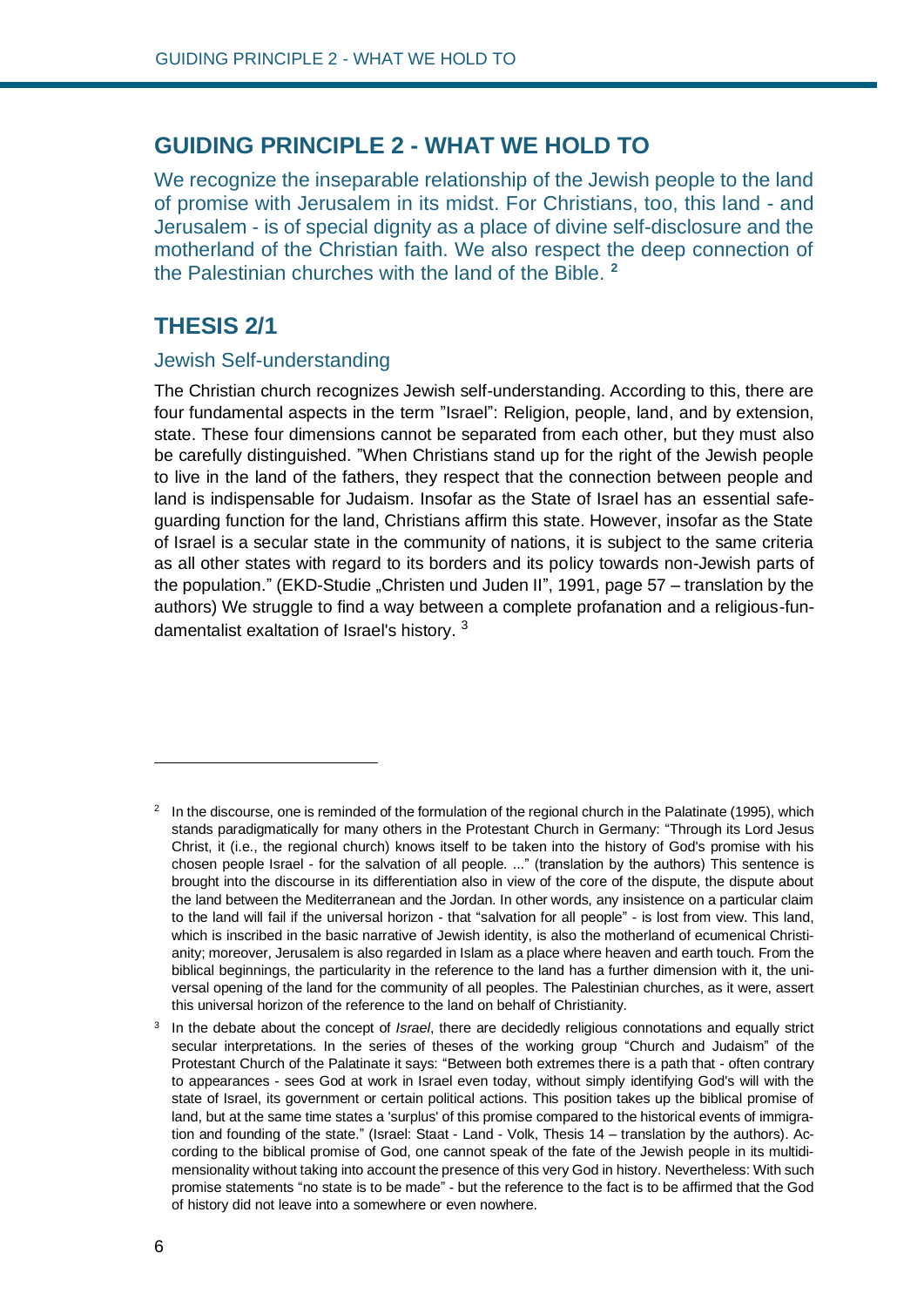## **THESIS 2/2**

## Palestinian-Christian Self-understanding

We recognize the call of Palestinian Christians together with the entire Palestinian people for undiminished right to life and political self-determination. Out of a centuries-old bond with this land, they demand their right to live in state autonomy. United in the one body of Christ, we share in the continuing affliction of our Christian brothers and sisters and suffer with them, for "where one member suffers, all the members suffer with it" (1 Cor. 12:26).<sup>4</sup>

# **THESIS 2/3**

#### State Sovereignty

As Christians, we know ourselves to be closely connected with the State of Israel, which is the refuge and home of most Jews all over the world. At the same time, we support and strengthen the Palestinians' striving for state sovereignty: spiritually, morally, materially, and politically. The prospect of coexistence under the formula of the two-state solution in mutual respect and recognition seems to have receded into the distant future. Whatever political models may be developed by the parties to the conflict, there can be no sustainable solution to the conflict without following a path toward the "recognition of Palestinian statehood" - a path that is largely consensual in the international community of states (EKiR Synod resolution 2016). "There can only be peace in Israel and Palestine if Israel's right to exist is recognized in the same way as the Palestinian people's right to their own state." (EKvW Synod resolution 2017 "Israel - Palästina" – translation by the authors) In all of this, we hear the admonition from the Biblical Word that the gift of the land to all who dwell in it is linked to the demand for justice and mutual respect.

<sup>4</sup> In the struggle for a specifically Christian understanding of the land, Palestinian theology and church see themselves as particularly addressed. Not that the question of the relationship to the Promised Land is an internal Christian-Palestinian matter! For all of Christianity, the land of the Bible is the motherland and the scene of divine self-disclosure. Insofar as the coming of God to the world has concretely taken place, the Christian faith is also, in a concrete sense, place-bound. Palestinian theology stands as a clear example of the "geographical concreteness" of the Christian faith. From a Jewish perspective, this idea is rather difficult and can be perceived as a diminution of the Jewish relationship to the land. In both respects the great task remains to consider the particular together with the universal.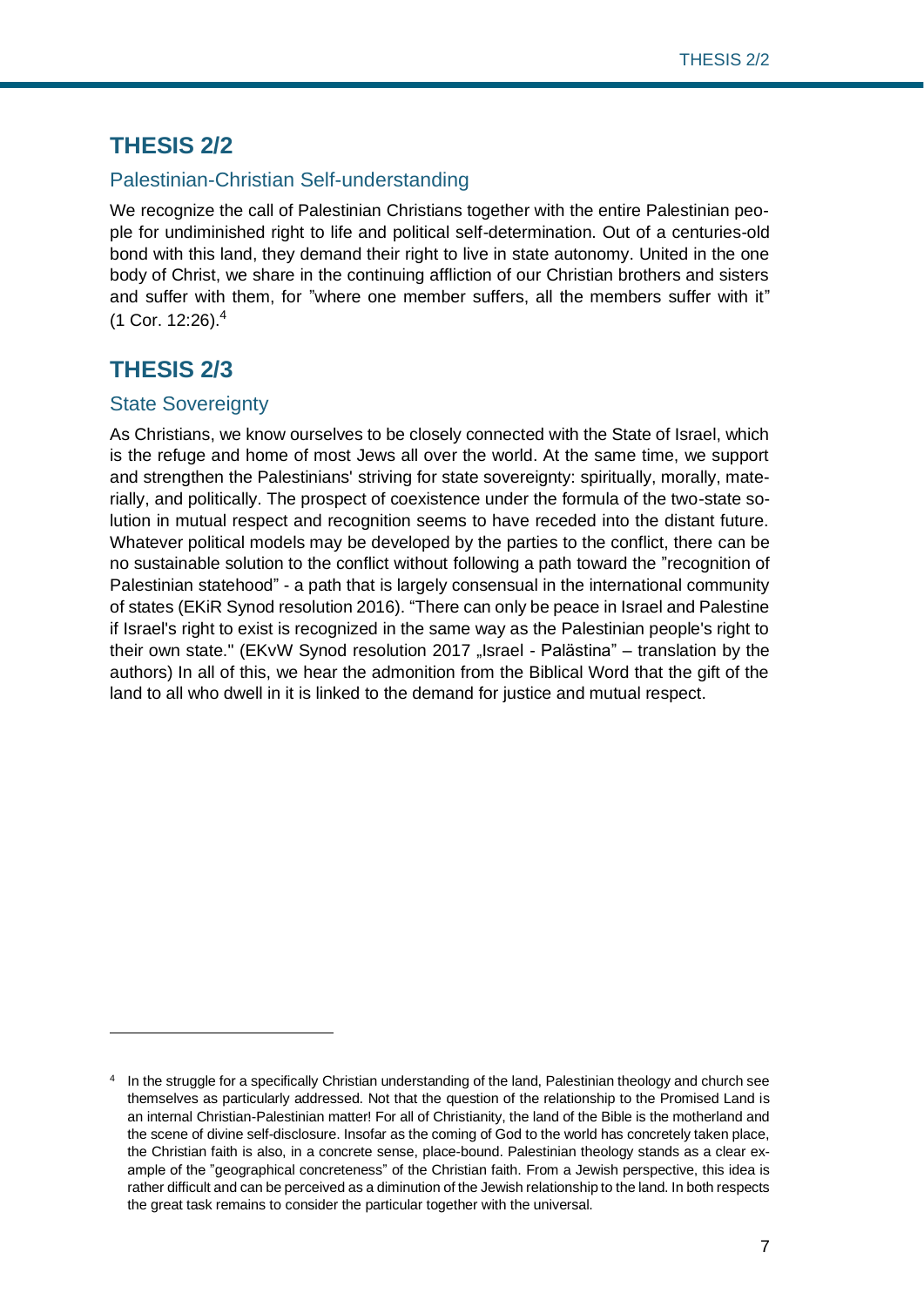## **GUIDING PRINCIPLE 3 - WHAT WE SEE CRITICALLY**

In view of the dwindling readiness for political compromise, the fronts are hardening in Germany as well, the lines of communication are breaking down, the possibilities for understanding are dwindling, and positions are diverging to the point of becoming irreconcilable. The discourse on Israel-Palestine is increasingly becoming a verbal battleground in which contextualization and differentiation no longer have any place.

## **THESIS 3/1**

#### Yes to an Open, Differentiated Discourse

We expressly stand for a discourse without prohibitions on thought and speech in accordance with the standards of a free, democratic society. In the heated current debate, even in our political decision-making bodies, we must insist on a differentiation between anti-Semitism on the one hand and a critical view of the respective government policy of the State of Israel on the other. Where such criticism uses anti-Semitic forms of expression, it meets with our energetic resistance. Open discourse also includes a critical view of the policies of the Palestinian ruling elites. We are aware of the longing of the people in Palestine for freedom, fundamental rights, the rule of law and democracy. We recall sentences from the Baden and Hesse-Nassau response letters to the Kairos document: "Wherever international law is clearly disregarded by actions of Israeli or Palestinian authorities, this must be fully named." (EKiBa – translation by the authors) "Unjust structures that seriously limit human rights [...] are unacceptable. They contradict God's forgiving love towards all humans." (EKHN)

## **THESIS 3/2**

#### No to a Comprehensive Boycott of Israel

We hear the call of the Palestinians who ask us for means to oppose the illegally built settlements on the territory occupied by Israel. We recognize in principle boycott measures as a legitimate, non-violent form of political resistance against actions that violate international law worldwide. The current EU legislation, according to which goods from the occupied territories are in principle subject to a labeling obligation, enables corresponding purchasing decisions. At the same time, we reject a total boycott of Israel, as demanded by the BDS movement (cf. statements of the EKD of 29 February and the EKiR of 6 March 2020), because it affects an entire collective without any distinction and excludes any cooperation with Israelis, which weakens precisely those forces that are working for justice and peace in Israel itself. For us as German churches, this rejection is also motivated by the disastrous history of boycotts against Jews in Germany.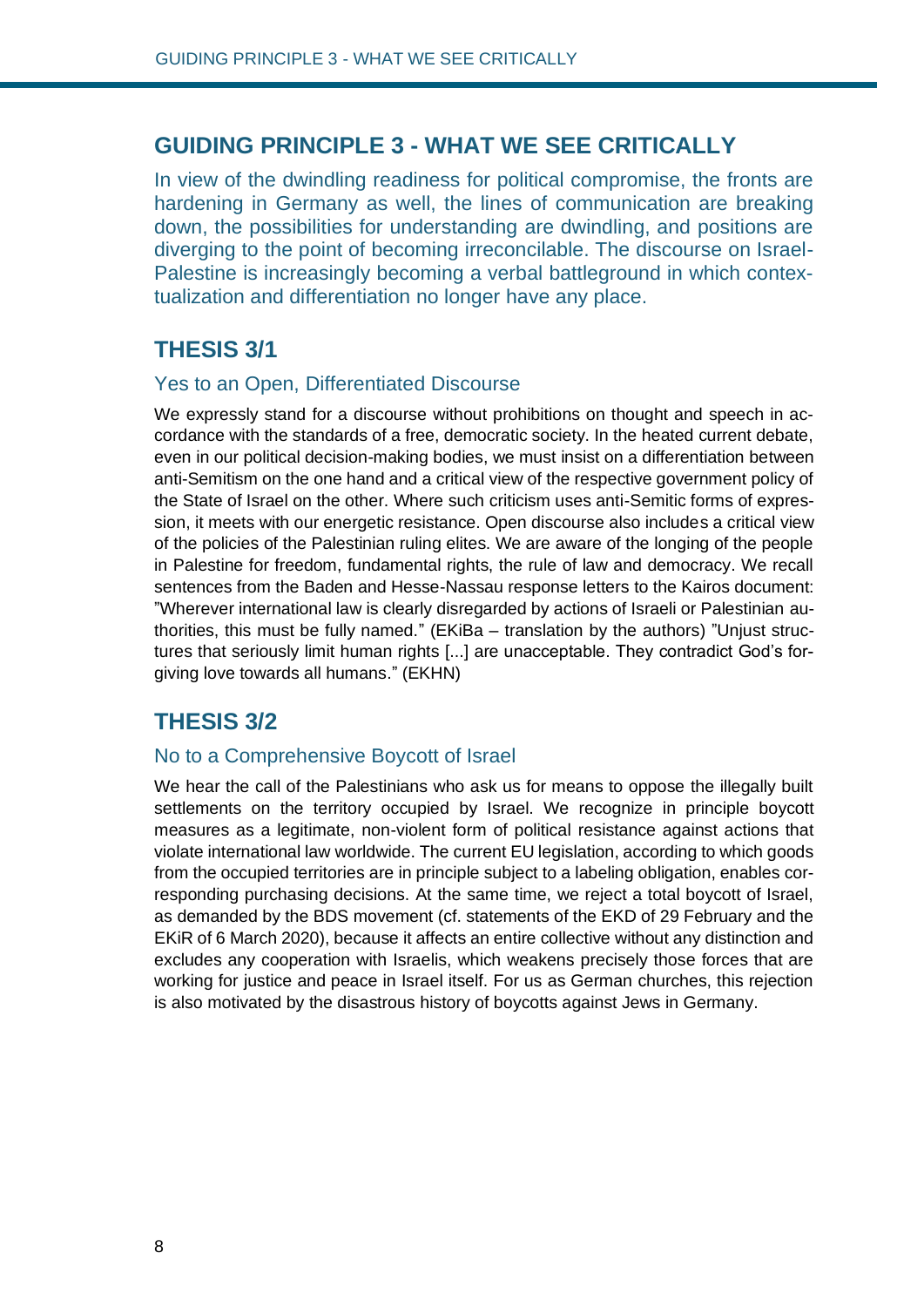# **THESIS 3/3**

## No to the Instrumentalization of Religion for Political Power Claims

Neither quotations from holy scriptures nor religious traditions can legitimize disenfranchisement and discrimination or justify geopolitical claims to power at the expense of law and justice. This applies both to a biblically-based claim to ownership of the land, as can be found among "Christian Zionists" or Israeli settlers, as well as to the claim of an exclusively Islamic land, e.g. by Hamas. We reject such positions as hostile to dialogue and as aggravating the conflict.<sup>5</sup>

<sup>&</sup>lt;sup>5</sup> The conflict over the land is inextricably interwoven with religious motives. From the perspective of conflict and peace research, it will be crucial to differentiate between a meta-physically legitimized exclusive claim to a specific territory and a religiously motivated attachment or affiliation to a specific country, which can allow other attachments to apply. Religious narratives can be regarded as legitimate and peace-affirming when they formulate a bond; on the other hand, the allocation of territories, including the course of borders, must not be attributed to a kind of divine grace, but must be the result of state-political agreement.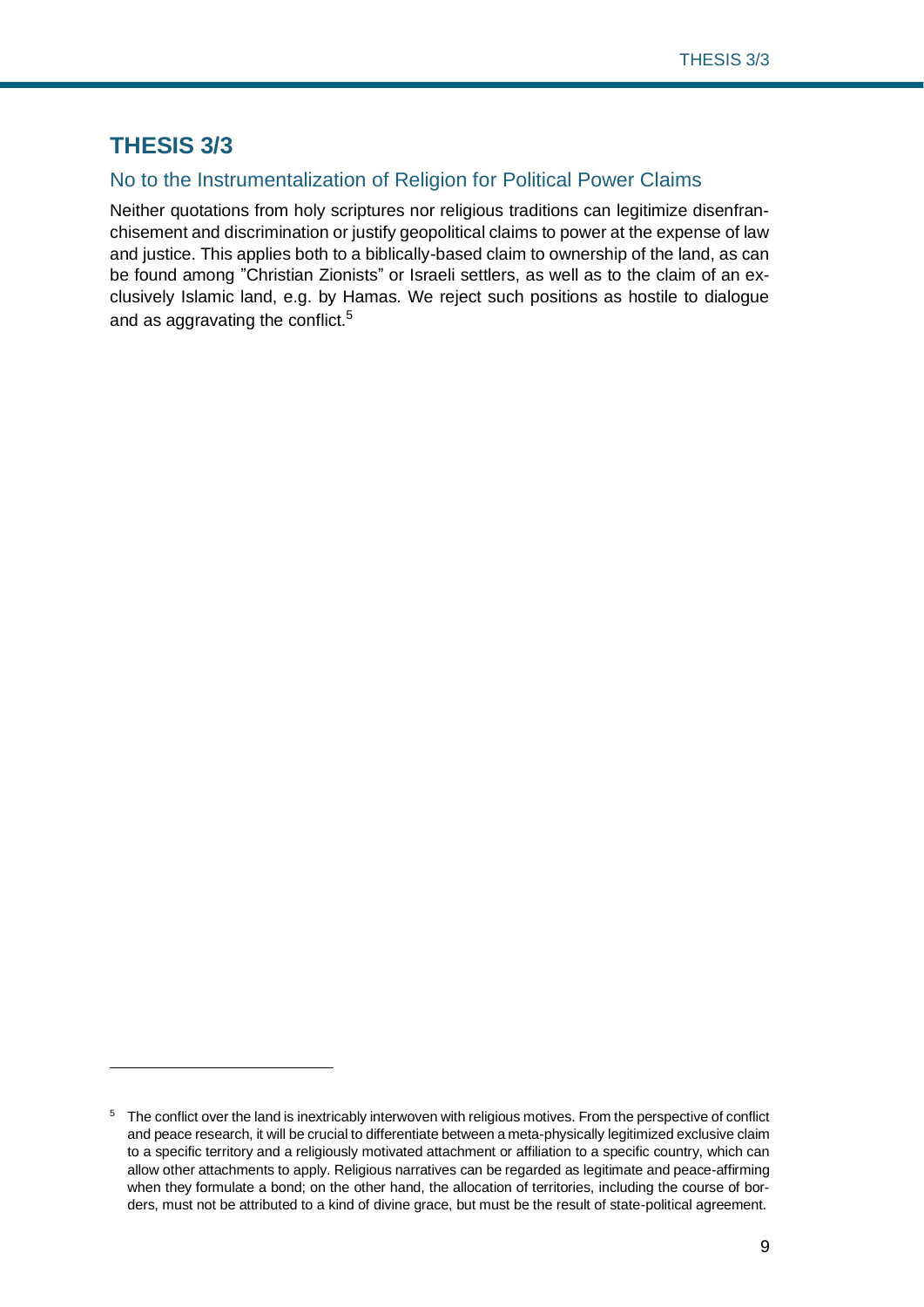## **GUIDING PRINCIPLE 4 - WHAT WE STAND FOR**

We rally around the vision of an unchallenged and recognized State of Israel living side by side with a free and sovereign State of Palestine in the midst of a peaceful Middle East. Those who strive nonviolently to achieve this goal have our undivided support.

## **THESIS 4/1**

#### Shalom over Israel

The well-being of Israel is close to our hearts. We reaffirm our attachment to Israel and fully affirm the right of the State of Israel to exist. We express our hope and pray for a reconciled coexistence of Jewish and Palestinian people in the Holy Land in a just and fair peace for all. Believing in the changeability of deadlocked conditions, we rely on the support and promotion of all forces and initiatives that enable encounters and serve peace. This applies especially to groups, institutions, and schools that are committed to promoting humanity, solidarity, and social acceptance.

## **THESIS 4/2**

#### Cooperation with the Palestinian Churches

The welfare of the Palestinians is equally close to our hearts. In consensus with the member churches of the Protestant Church in Germany, the Protestant regional churches at the Rhine and the Ruhr reaffirm their solidarity with their Palestinian brothers and sisters, and hold with all intensity to the cooperation in the civil-social-diaconal sphere that has grown over many years and decades. We appreciate the impulses from Palestinian theology and seek a fraternal exchange with the Palestinian churches about the contextuality of theology, here in Germany as well as there. We pay particular attention to where our respective theologies run the risk of perpetuating old patterns of replacement and substitution of God's people under new auspices. As churches of the Word, we seek guidance primarily from the biblical Word in each specific context.

# **THESIS 4/3**

#### Demand for Justice and Peace for Israel and Palestine

We want to contribute to the growth of justice and peace in Israel and Palestine: We affirm our commitment to promote and strengthen actors and initiatives in the region that are willing to engage in dialogue and reconciliation. We believe that God's instruction at its core aims at justice and peace for all people. We expect the responsible politicians on both sides to be willing to negotiate and open to compromise solutions.<sup>6</sup> We demand

 $6$  Palestinian voices claim that the Israel-Palestine dispute is not a conflict between equals, but between two sides with a blatantly unequal distribution of power - it would therefore be necessary to speak clearly of "asymmetries". These asymmetries do not only concern the military balance of power, but are also clearly evident, for example, in the economic sphere and in the education and health systems. Israeli voices point out that the disputes are part of a geopolitically much broader threatening conflict, which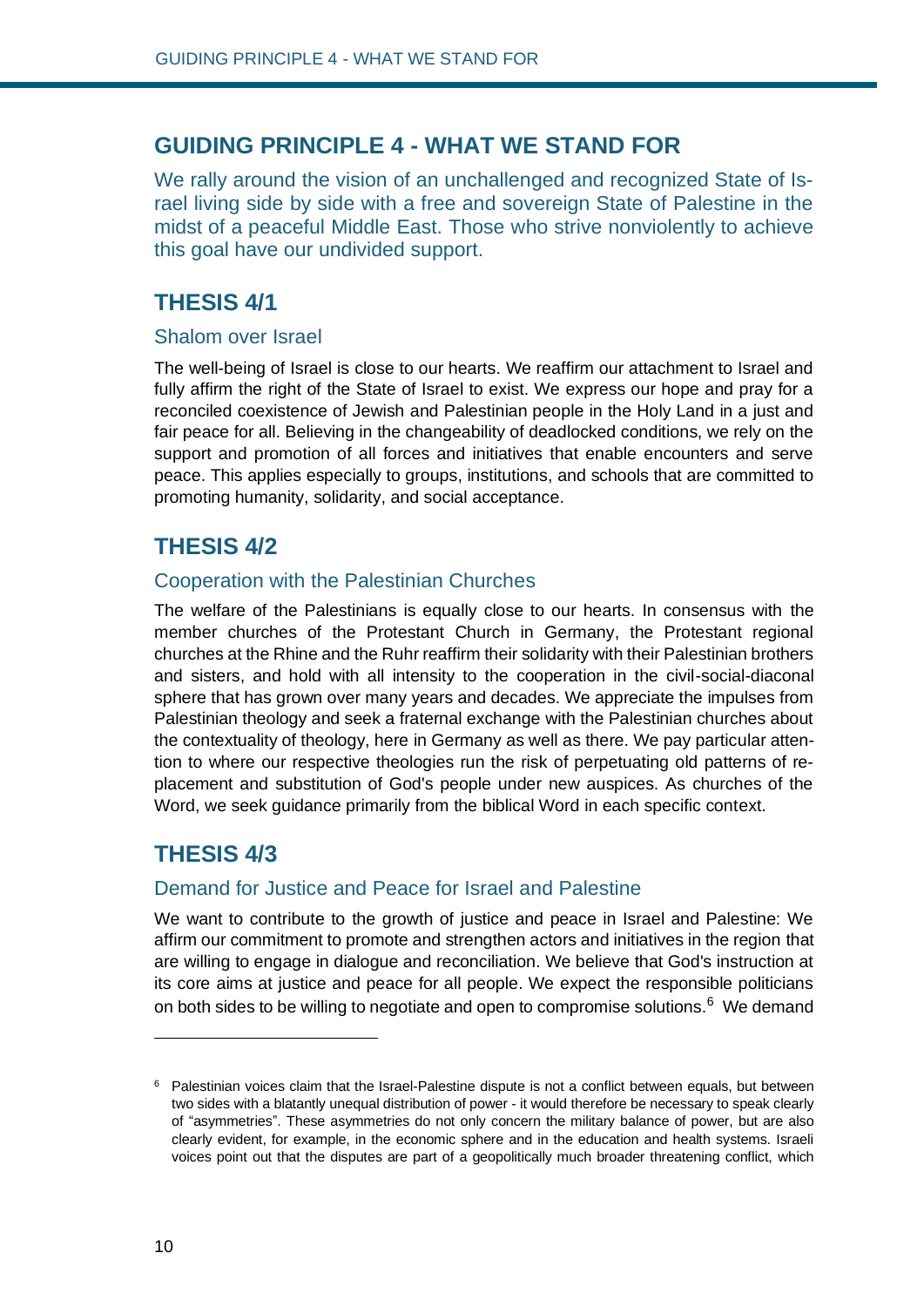an end to the continued construction of settlements and concrete efforts to end the occupation. We reaffirm the statement of the Evangelical Middle East Commission of 28.5.2020: Any unilateral annexation cements injustice and fuels violence. We call for clear steps towards political autonomy for Palestine as well as a renunciation of terror and violence of any kind. We urge all parties in the region to respect human rights and the international law of the international community.

clearly puts the asymmetry into perspective. The asymmetry in the relationship between Israel and Palestine is the result of multiple historical and political causes that are intertwined.

As Christian churches, we recall the special responsibility of the stronger and the special right of the weaker - founded in the biblical ethos: "Open your mouth for the dumb and for the cause of all who are abandoned ... And establish justice for the wretched and the poor." (Proverbs 31:8-9)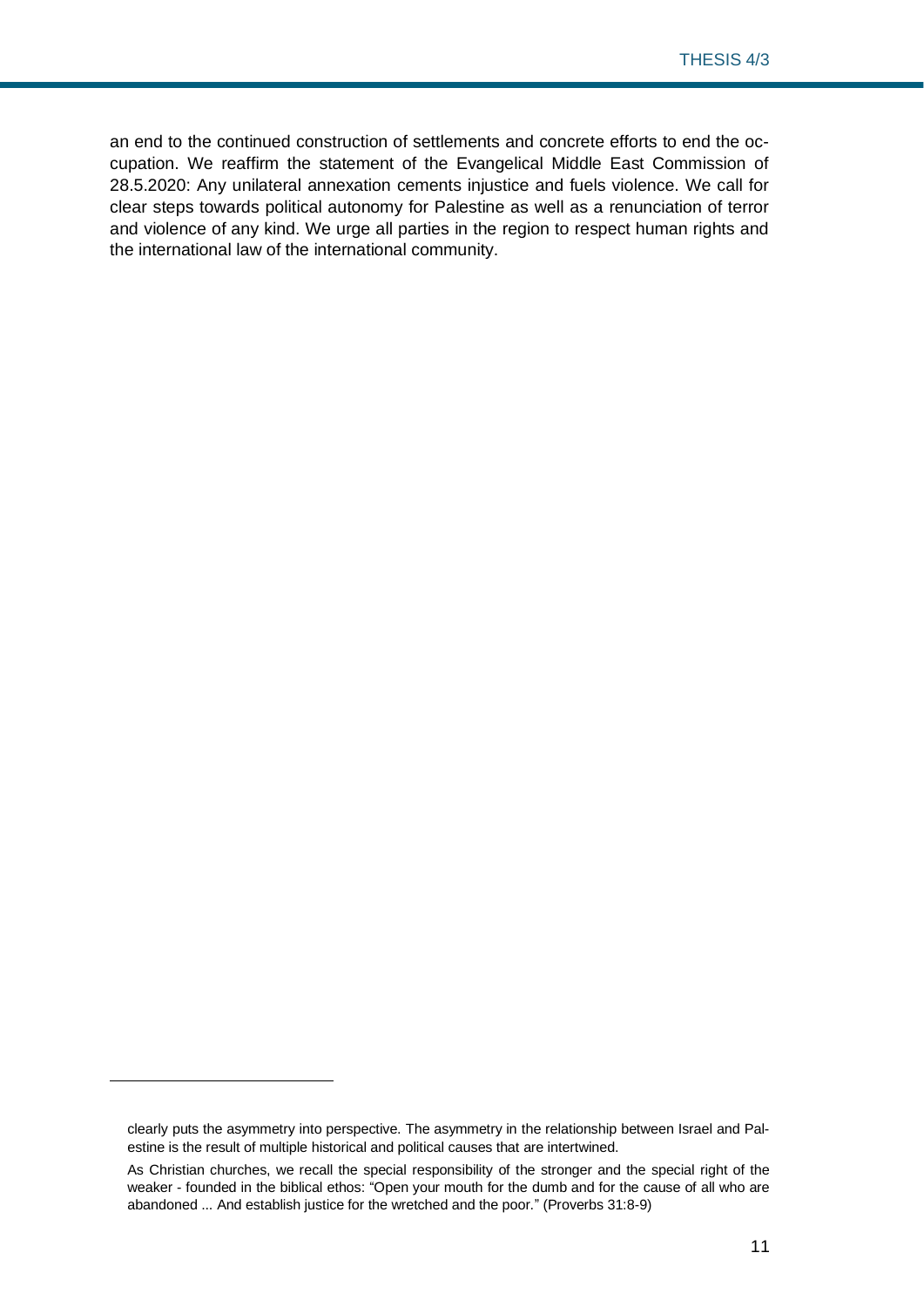# **GUIDING PRINCIPLE 5 - WHAT WE EXPECT**

... "that justice and peace kiss each other" (Psalm 85:11). Biblically based hope is directed toward justice and peace. In this hope we support political steps that come closer to conflict resolution.

# **THESIS 5/1**

## High Time for Justice and Peace

The response letter from Baden to the authors of the Kairos document from 2010 concludes with words that, from the perspective of our churches, have lost none of their relevance. However, we relate them even more self-critically to us as Western churches with all our entanglements in the global power structures these words are for us both a greeting to our brothers and sisters and a plea to God: "It is time for peace in Israel and Palestine. It is time for a no without any yes to all acts of violence and bending of rights on all sides of the conflict." (translation by the authors)

# **THESIS 5/2**

## Steps of Reconciliation

Christians understand from the biblical scriptures that "Christ's love moves the world to reconciliation and unity." This motto of the 2022 World Assembly is biblically nourished hope. "Reconciliation" means change, exchange; reconciliation will only be possible through mutual giving and receiving of each other's perspectives and narratives. In this way, "unity" will also be attainable. Reconciliation begins with the willingness to engage with each other's feelings: with their stories of loss and suffering, but also with their stories of hope. For this, we as a church can and should create forums of conversation and exchange. We want to strengthen such initiatives and movements in the conflict between Israel and Palestine: between Israel and Palestine, and among Jews, Christians, and Muslims. This is what we pray for, what we campaign for and what we work for.

*Bielefeld / Düsseldorf / Frankfurt / Karlsruhe / Speyer, Nov. 3rd, 2021*